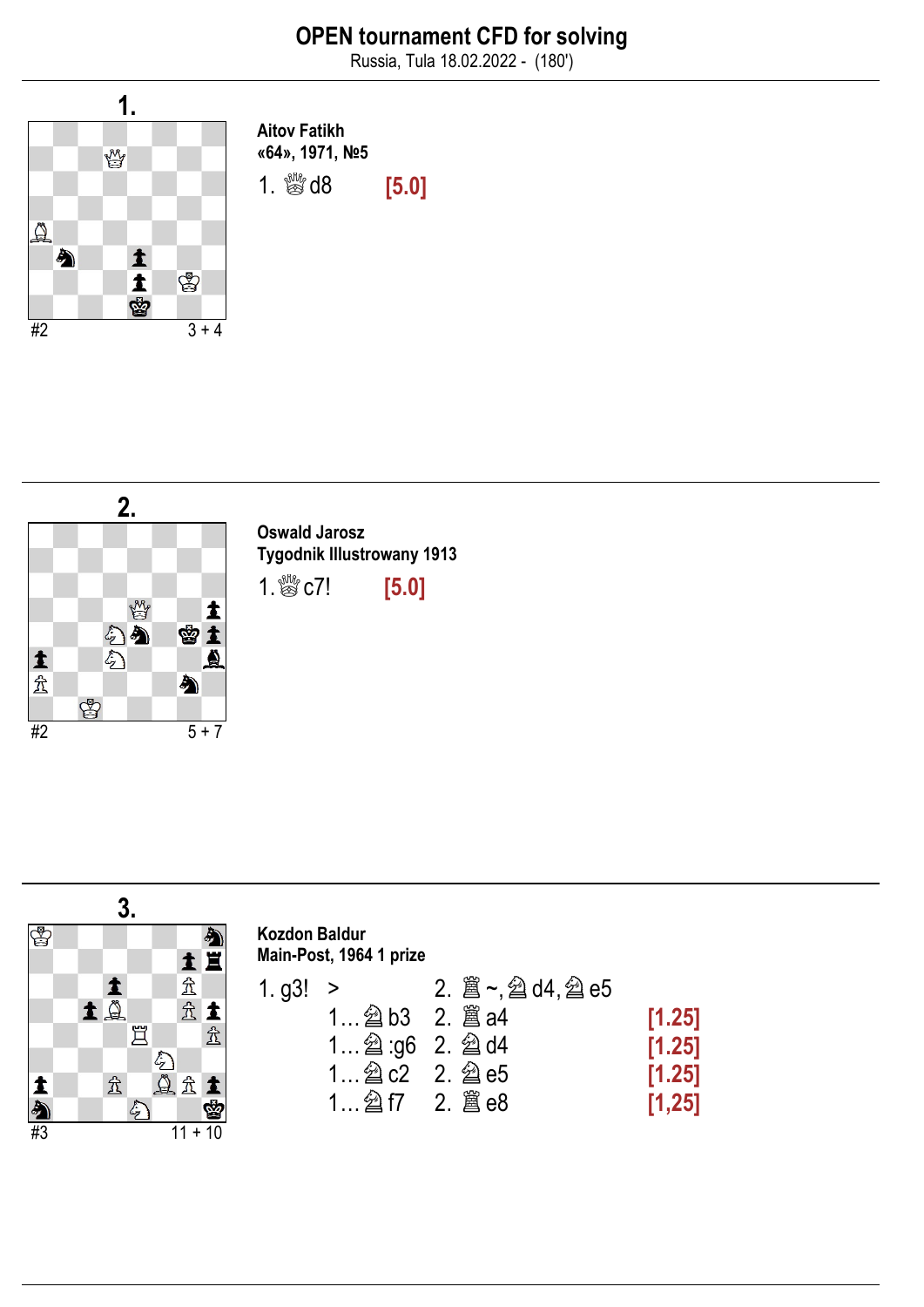Russia, Tula 18.02.2022 - (180')



Grin (Gulyaev) Aleksandr Chervoni Girnik 1972 1 prize







#### Rudenko Valentin F., Chepizhny Viktor Oktober-70 Aniversary competition, 1987 2 prize

| 1… ﷺ :e5 |  |                                                                                                                                                                            |
|----------|--|----------------------------------------------------------------------------------------------------------------------------------------------------------------------------|
|          |  |                                                                                                                                                                            |
|          |  |                                                                                                                                                                            |
|          |  | $2.$ 2 d6+ $\frac{3}{24}$ d5 $3.$ 2 d5+ [1.25]<br>2. $\hat{\triangle}$ e1+ $\hat{\circ}$ e3 3. $\hat{\triangle}$ g2+! [1.25]<br>1 இ:e5, இd4 2. 2 b4+ 窗:e3 3. 2 d5+! [1.25] |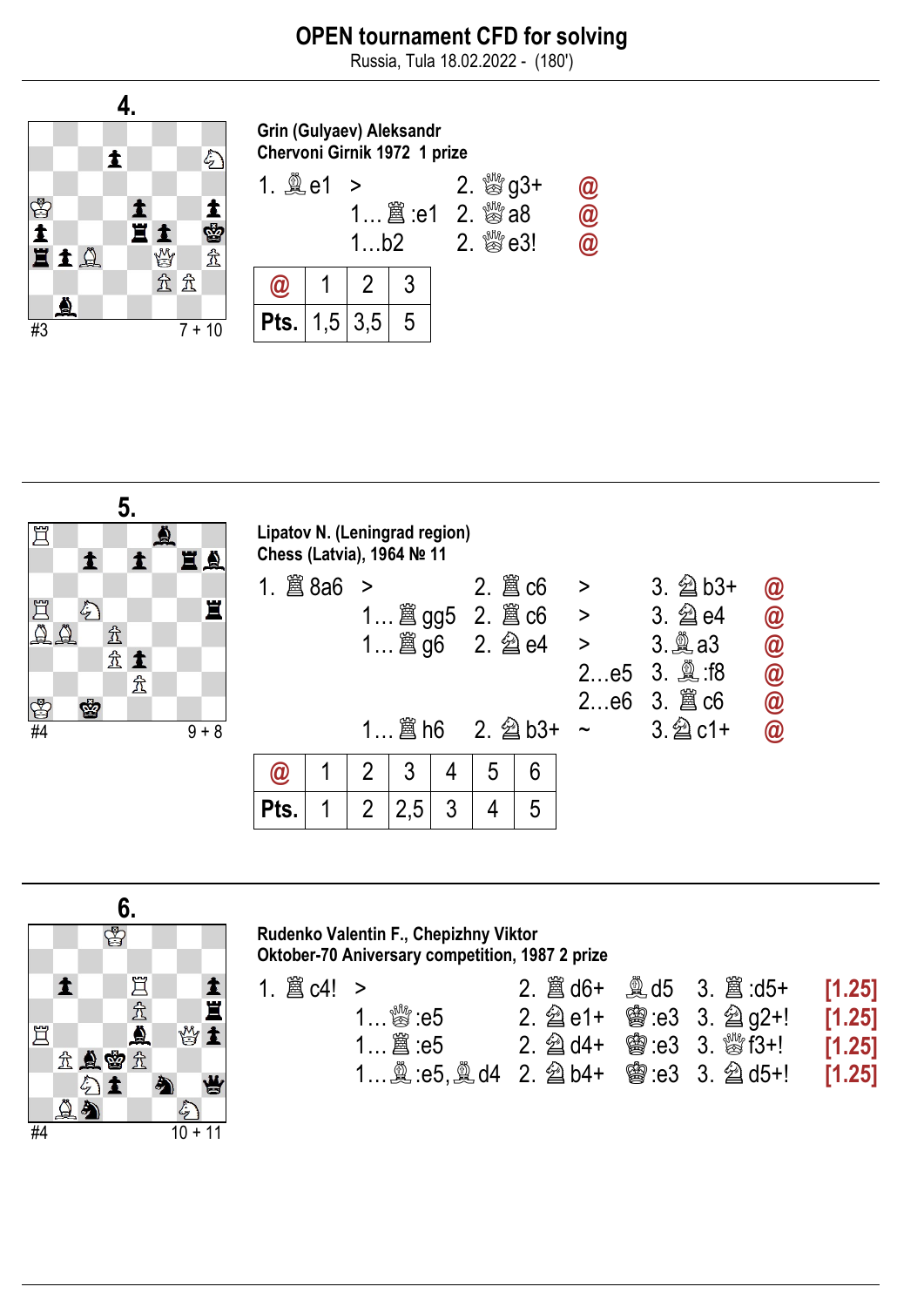Russia, Tula 18.02.2022 - (180')



Kalinin Aleksandr K. Moscow Championship 1995-1997 2 prize 1. de  $[1.0]$ 

| 1e2<br>2 圖 c3 3. 彎 b8 圖 c5! 4. 圖 :e2 [1.0]<br>4 $\hat{\mathbb{E}}$ e5 5. $\hat{\mathbb{E}}$ g2<br>$5$ $\ddot{\Xi}$ :e6 $6.$ $\ddot{\Xi}$ q6 +- |  | [1.0]<br>[2.0] |  |  |
|------------------------------------------------------------------------------------------------------------------------------------------------|--|----------------|--|--|
| (Cook: 4. 圖 e3 e1 ៉ 5. 圖 :e1 圖 e5 6. 圖 g1 圖 :e6 7. 圖 g6 +- )                                                                                   |  |                |  |  |



|              |                     | 9.<br>日外    |                              | Sonnenfeld, Felix Alexander<br>Schach-Echo, 1976 |                |                                |     |                                      |
|--------------|---------------------|-------------|------------------------------|--------------------------------------------------|----------------|--------------------------------|-----|--------------------------------------|
| <b>SERVE</b> | ٣<br>$\Delta$<br>曾立 | E           | 土曾立土<br>$\mathbf{\hat{\pi}}$ | 1. h6<br>1. $\hat{\mathfrak{g}}$ е6              | d <sub>3</sub> | $2.$ hg<br>2 g6 2. 2 :g5 2 h4‡ | de‡ | [1.25]<br>[1.25]<br>[1.25]<br>[1.25] |
| H#2          |                     | 4 solutions | $+13$<br>8                   |                                                  |                |                                |     |                                      |